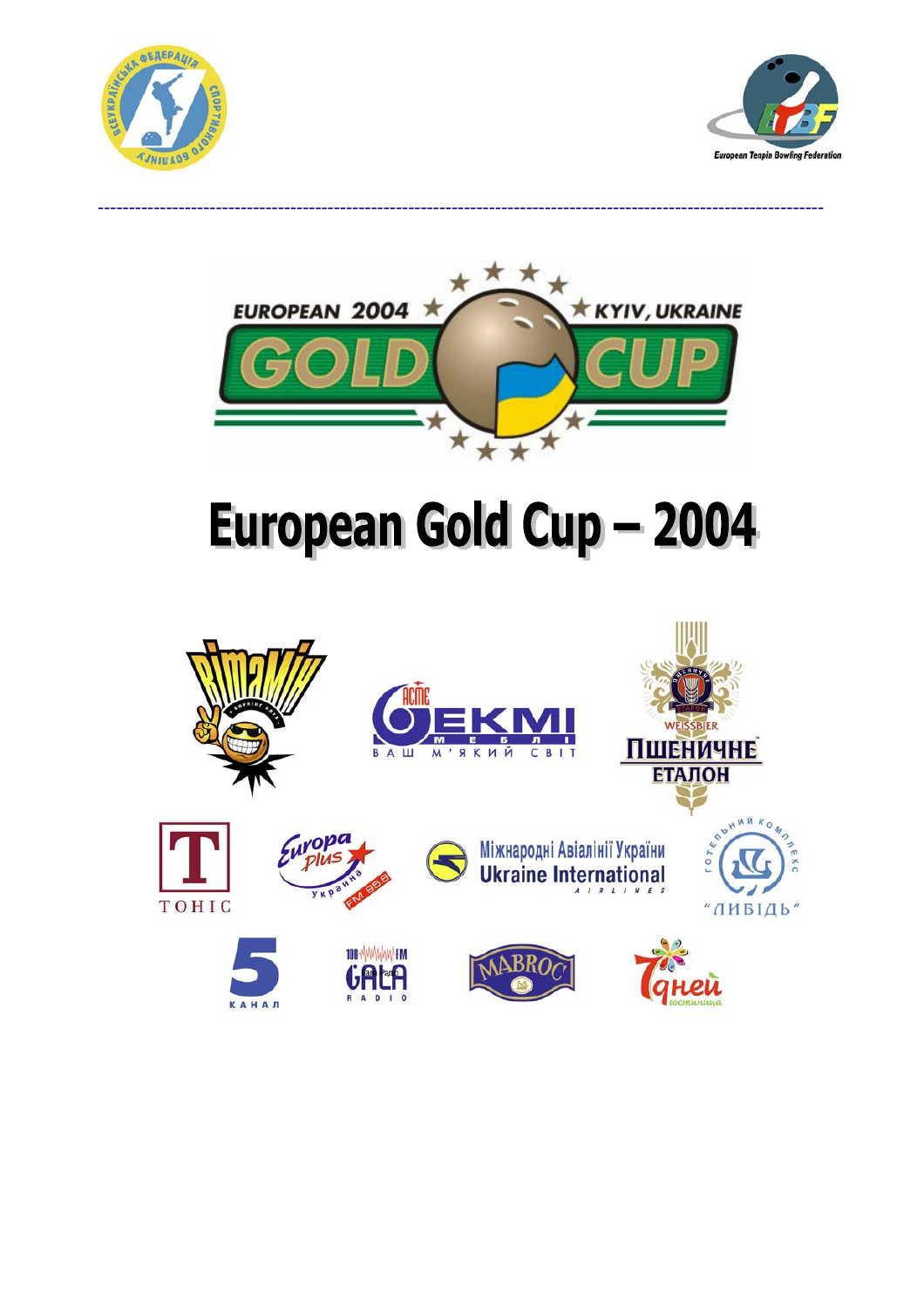





# **MIXED DOUBLES RESULTS**

| Place          | Country          | Players               | Scratch          | HDC<br>total     | Total            | Grand<br>Total |
|----------------|------------------|-----------------------|------------------|------------------|------------------|----------------|
| $\mathbf{1}$   | Israel           | Amit Shtrum           | 1081             | 54               | 1135             | 2318           |
|                |                  | Nofar Hershkovitz     | 1123             | 60               | 1183             |                |
| $\overline{2}$ |                  | Mary Williams         | 1052             | 24               | 1076             | 2253           |
|                | England          | Anthony Meehan        | 1141             | 36               | 1177             |                |
| 3              | Greece           | Jim Vouvoudakis       | 1049             | 60               | 1109             | 2253           |
|                |                  | Anthoula Stavropoulou | 1084             | 60               | 1144             |                |
| $\overline{4}$ | Hungary          | Imre Foldvari         | 1138             | $\boldsymbol{0}$ | 1138             | 2246           |
|                |                  | Dorottya Csorsz       | 1060             | 48               | 1108             |                |
| 5              | France           | Didier Collec         | 1076             | 12               | 1088             | 2229           |
|                |                  | Celia Choukroun       | 1117             | 24               | 1141             |                |
| 6              | Denmark          | Andreas Thomsen       | 1101             | 48               | 1149             | 2222           |
|                |                  | Vibeke Bogetoft       | 1037             | 36               | 1073             |                |
| 7              | Italy            | Oscar Moschini        | 1104             | 42               | 1146             | 2211           |
|                |                  | Daniela Giordano      | 1005             | 60               | 1065             |                |
| 8              | Ireland          | <b>Jimmy Cummins</b>  | 1131             | 60               | 1191             | 2201           |
|                |                  | Suzanne Clarke        | 974              | 36               | 1010             |                |
| 9              | Poland           | Adam Gacki            | 1032             | 30               | 1062             | 2194           |
|                |                  | Dorota Piwowarczyk    | 1072             | 60               | 1132             |                |
| 10             | Malta            | Sean Attard           | 1058             | 48               | 1106             | 2186           |
|                |                  | Lorraine Casha        | 1020             | 60               | 1080             |                |
| 11             | Turkey           | Onur Demirkıran       | 1148             | 12               | 1160             | 2185           |
|                |                  | Duygu Gurkan          | 965              | 60               | 1025             |                |
| 12             | Russia           | Kirill Chernov        | 1035             | 24               | 1059             | 2167           |
|                |                  | Marina Kravchenko     | 1096             | 12               | 1108             |                |
| 13             | Belarus          | Dmitri Chilkine       | 1072             | 0                | 1072             | 2159           |
|                |                  | Ina Kunts             | 1039             | 48               | 1087             |                |
| 14             | Germany          | Willi Theissen        | 1118             | 42               | 1160             | 2150           |
|                |                  | Monika Theissen       | 930              | 60               | 990              |                |
| 15             | Lithuania        | Zilvinas Perminas     | 1072             | 0                | 1072             | 2141           |
|                |                  | Daiva Perminiene      | 1063             | 6                | 1069             |                |
| 16             | Bulgaria         | Zabi Sikander         | 1024             | $\boldsymbol{0}$ | 1024             | 2139           |
|                |                  | Didi Ilieva           | 1073             | 42               | 1115             |                |
| 17             | The Netherlands  | Gerard van der Laan   | 997              | 60               | 1057             | 2138           |
|                |                  | Bep van Os            | 1057             | 24               | 1081             |                |
| 18             | Spain            | Antonio Vargas        | 1014             | 36               | 1050             | 2122           |
|                |                  | Francisca Nunez       | 1048             | 24               | 1072             |                |
| 19             | Belgium          | Pollaris Kris         | 995              | 60               | 1055             | 2121           |
|                |                  | Houben Els            | 1036             | 30               | 1066             |                |
| 20             | Cyprus           | Antreas Kalogirou     | 1019             | 48               | 1067             | 2114           |
|                |                  | Stella Loizidou       | 987              | 60               | 1047             |                |
| 21             | Ukraine          | Olga Tarasova         | 1028             | 36               | 1064             | 2103           |
|                |                  | Oleksandr Kalika      | 1039             | $\boldsymbol{0}$ | 1039             |                |
| 22             | Northern Ireland | David Williamson      | 1020             | 0                | 1020             | 2011           |
|                |                  | Bertha Campbell       | 955              | 36               | 991              |                |
| 23             | Isle of Man      | Chris Rollings        | 997              | 48               | 1045             | 1926           |
|                |                  | Vivien Cornelius      | 821              | 60               | 881              |                |
| 24             | Luxemburg        | Da Silva Albert       | 1124             | 30               | 1154             | 1154           |
|                |                  |                       | $\boldsymbol{0}$ | $\boldsymbol{0}$ | $\boldsymbol{0}$ |                |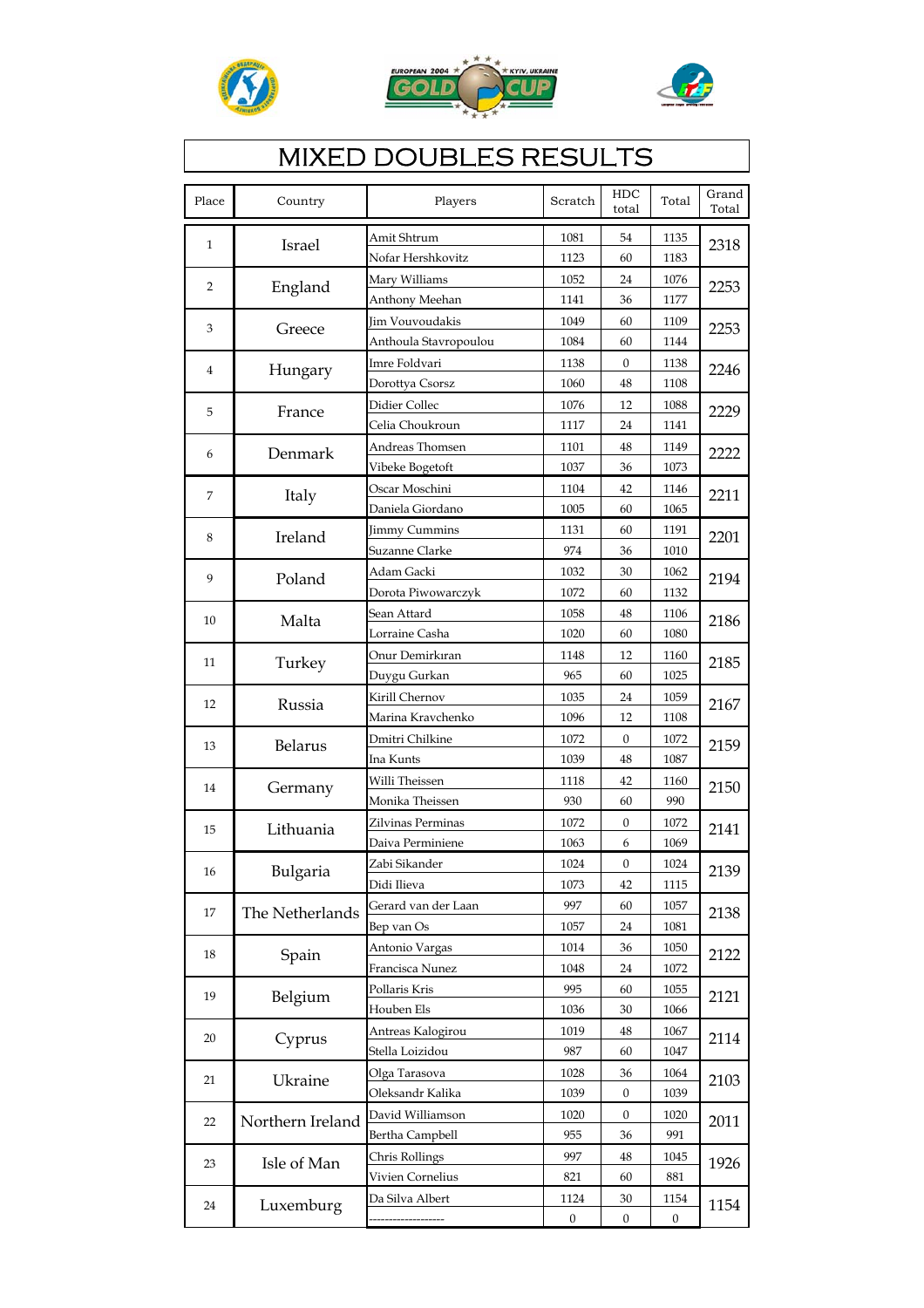#### MIXED DOUBLES SCORE TABLE

| Nr.                  | Country          | Name                                     | Gender                     | Average            | HD                             | Game1               | Game 2             | Game 3              | Game 4             | Game 5              | Game 6             | Games  |                        | Scratch<br>total | Sum HD                 | Total<br>with<br>HD | Average          | Grand<br>Total |
|----------------------|------------------|------------------------------------------|----------------------------|--------------------|--------------------------------|---------------------|--------------------|---------------------|--------------------|---------------------|--------------------|--------|------------------------|------------------|------------------------|---------------------|------------------|----------------|
| $1 - 1$<br>$1 - 2$   | Belarus          | Dmitri Chilkine<br>Ina Kunts             | M<br>$\mathbf F$           | 179<br>170         | $\mathbf 0$<br>8               | 202<br>138          | 195<br>136         | 144<br>214          | 145<br>183         | 219<br>180          | 167<br>188         | 6<br>6 | 219<br>214             | 1072<br>1039     | $\mathbf{0}$<br>48     | 1072<br>1087        | 178,67<br>173,17 | 2159           |
| $2 - 1$<br>$2 - 2$   | Belgium          | Pollaris Kris<br>Houben Els              | M<br>$\mathbf F$           | 159<br>173         | 10<br>5                        | 160<br>146          | 147<br>160         | 153<br>198          | 154<br>183         | 169<br>167          | 212<br>182         | 6<br>6 | 212<br>198             | 995<br>1036      | 60<br>30               | 1055<br>1066        | 165,83<br>172,67 | 2121           |
| $3 - 1$<br>$3 - 2$   | Bulgaria         | Zabi Sikander<br>Didi Ilieva             | M<br>$\mathbf F$           | 179<br>171         | $\mathbf{0}$<br>$\overline{7}$ | 183<br>155          | 144<br>164         | 180<br>179          | 162<br>171         | 198<br>193          | 157<br>211         | 6<br>6 | 198<br>211             | 1024<br>1073     | $\mathbf 0$<br>42      | 1024<br>1115        | 170,67<br>178,83 | 2139           |
| $4 - 1$<br>$4 - 2$   | Cyprus           | Antreas Kalogirou<br>Stella Loizidou     | M<br>$\mathbf F$           | 170<br>167         | 8<br>10                        | 155<br>158          | 192<br>156         | 189<br>142          | 148<br>168         | 158<br>172          | 177<br>191         | 6<br>6 | 192<br>19              | 1019<br>987      | 48<br>60               | 1067<br>1047        | 169,83<br>164,50 | 2114           |
| $5 - 1$<br>$5 - 2$   | Denmark          | Andreas Thomsen<br>Vibeke Bogetoft       | M<br>$\mathbf F$           | 169<br>172         | 8<br>6                         | 152<br>191          | 194<br>169         | 202<br>145          | 157<br>176         | 171<br>198          | 225<br>158         | 6<br>6 | 225<br>198             | 1101<br>1037     | 48<br>36               | 1149<br>1073        | 183,50<br>172,83 | 2222           |
| $6 - 1$<br>$6 - 2$   | England          | Anthony Meehan<br>Mary Williams          | M<br>$_{\rm F}$            | 172<br>174         | 6<br>$\overline{4}$            | 174<br>169          | 193<br>203         | 189<br>157          | 236<br>188         | 199<br>189          | 150<br>146         | 6<br>6 | 236<br>203             | 1141<br>1052     | 36<br>24               | 1177<br>1076        | 190,17<br>175,33 | 2253           |
| $7 - 1$<br>$7 - 2$   | France           | Didier Collec<br>Celia Choukroun         | M<br>$_{\rm F}$            | 177<br>175         | 2<br>$\overline{4}$            | 212<br>220          | 146<br>159         | 214<br>200          | 159<br>176         | 179<br>165          | 166<br>197         | 6<br>6 | 214<br>220             | 1076<br>1117     | 12<br>24               | 1088<br>1141        | 179,33<br>186,17 | 2229           |
| $8 - 1$<br>$8 - 2$   | Germany          | Willi Theissen<br>Monika Theissen        | M<br>$\mathbf F$           | 171<br>164         | $\overline{7}$<br>10           | 190<br>179          | 169<br>150         | 170<br>178          | 191<br>137         | 172<br>158          | 226<br>128         | 6<br>6 | 226<br>179             | 1118<br>930      | 42<br>60               | 1160<br>990         | 186,33<br>155,00 | 2150           |
| $9 - 1$<br>$9 - 2$   | Greece           | Jim Vouvoudakis<br>Anthoula Stavropoulou | M<br>$\mathbf F$           | 163<br>161         | 10<br>10                       | 142<br>176          | 210<br>180         | 180<br>204          | 154<br>183         | 212<br>167          | 151<br>174         | 6<br>6 | 212<br>20 <sup>2</sup> | 1049<br>1084     | 60<br>60               | 1109<br>1144        | 174,83<br>180,67 | 2253           |
| $10-1$<br>$10-2$     | Hungary          | Imre Foldvari<br>Dorottya Csorsz         | M<br>F                     | 179<br>169         | $\mathbf 0$<br>8               | 141<br>192          | 218<br>174         | 166<br>177          | 168<br>199         | 211<br>147          | 234<br>171         | 6<br>6 | 234<br>199             | 1138<br>1060     | $\mathbf 0$<br>48      | 1138<br>1108        | 189,67<br>176,67 | 2246           |
| $11 - 1$<br>$11-2$   | Ireland          | Jimmy Cummins<br>Suzanne Clarke          | M<br>F                     | 160<br>172         | 10<br>6                        | 180<br>136          | 213<br>177         | 201<br>158          | 164<br>163         | 180<br>182          | 193<br>158         | 6<br>6 | 213<br>182             | 1131<br>974      | 60<br>36               | 1191<br>1010        | 188,50<br>162,33 | 2201           |
| $12 - 1$<br>$12 - 2$ | Isle of Man      | Chris Rollings<br>Vivien Cornelius       | $\mathbf M$<br>$\mathbf F$ | 170<br>154         | 8<br>10                        | 112<br>130          | 127<br>127         | 211<br>153          | 166<br>120         | 179<br>140          | 202<br>151         | 6<br>6 | 211<br>153             | 997<br>821       | 48<br>60               | 1045<br>881         | 166,17<br>136,83 | 1926           |
| $13-1$<br>$13-2$     | Israel           | Amit Shtrum<br>Nofar Hershkovitz         | $\mathbf M$<br>$\mathbf F$ | 168<br>167         | 9<br>10                        | 115<br>211          | 147<br>203         | 187<br>204          | 219<br>190         | 199<br>160          | 214<br>155         | 6<br>6 | 219<br>21              | 1081<br>1123     | 54<br>60               | 1135<br>1183        | 180,17<br>187,17 | 2318           |
| $14-1$<br>$14 - 2$   | Italy            | Oscar Moschini<br>Daniela Giordano       | M<br>$\mathbf F$           | 171<br>166         | 7<br>10                        | 213<br>140          | 157<br>160         | 168<br>171          | 194<br>172         | 188<br>187          | 184<br>175         | 6<br>6 | 213<br>187             | 1104<br>1005     | 42<br>60               | 1146<br>1065        | 184,00<br>167,50 | 2211           |
| $15 - 1$<br>$15-2$   | Lithuania        | Zilvinas Perminas<br>Daiva Perminiene    | $\mathbf M$<br>$_{\rm F}$  | 179<br>178         | $\mathbf 0$<br>1               | 169<br>194          | 213<br>173         | 210<br>177          | 141<br>202         | 144<br>166          | 195<br>151         | 6<br>6 | 213<br>202             | 1072<br>1063     | $\boldsymbol{0}$<br>6  | 1072<br>1069        | 178,67<br>177,17 | 2141           |
| $16-1$<br>$16-2$     | Luxemburg        | Da Silva Albert<br>-------------------   | $\mathbf M$<br>$_{\rm F}$  | 173<br>$\mathbf 0$ | 5<br>$\mathbf{0}$              | 219<br>$\mathbf{0}$ | 189<br>$\mathbf 0$ | 169<br>$\mathbf{O}$ | 128<br>$\mathbf 0$ | 197<br>$\mathbf{0}$ | 222<br>$\mathbf 0$ | 6<br>6 | 222<br>$\mathbf 0$     | 1124<br>0        | 30<br>$\mathbf 0$      | 1154<br>0           | 187,33<br>0,00   | 1154           |
| $17 - 1$<br>$17-2$   | Malta            | Sean Attard<br>Lorraine Casha            | $\mathbf M$<br>$\mathbf F$ | 170<br>163         | 8<br>10                        | 164<br>182          | 178<br>152         | 192<br>134          | 188<br>195         | 190<br>192          | 146<br>165         | 6<br>6 | 192<br>195             | 1058<br>1020     | 48<br>60               | 1106<br>1080        | 176,33<br>170,00 | 2186           |
| $18-1$<br>$18-2$     | The Netherlands  | Gerard van der Laan<br>Bep van Os        | M<br>$_{\rm F}$            | 159<br>174         | 10<br>$\overline{4}$           | 180<br>155          | 159<br>194         | 179<br>157          | 188<br>154         | 157<br>202          | 134<br>195         | 6<br>6 | 188<br>202             | 997<br>1057      | 60<br>24               | 1057<br>1081        | 166,17<br>176,17 | 2138           |
| $19-1$<br>$19-2$     | Northern Ireland | David Williamson<br>Bertha Campbell      | $\mathbf M$<br>F           | 179<br>172         | 0<br>6                         | 172<br>136          | 197<br>146         | 138<br>182          | 169<br>152         | 124<br>149          | 220<br>190         | 6<br>6 | 220<br>190             | 1020<br>955      | $\boldsymbol{0}$<br>36 | 1020<br>991         | 170,00<br>159,17 | 2011           |
| $20 - 1$<br>$20 - 2$ | Poland           | Adam Gacki<br>Dorota Piwowarczyk         | M<br>$\mathbf F$           | 173<br>163         | 5<br>10                        | 140<br>165          | 182<br>188         | 150<br>166          | 144<br>233         | 200<br>162          | 216<br>158         | 6<br>6 | 216<br>233             | 1032<br>1072     | 30<br>60               | 1062<br>1132        | 172,00<br>178,67 | 2194           |
| $21-1$<br>$21 - 2$   | Russia           | Kirill Chernov<br>Marina Kravchenko      | M<br>$_{\rm F}$            | 174<br>177         | 4<br>$\boldsymbol{2}$          | 179<br>163          | 190<br>207         | 184<br>190          | 154<br>179         | 136<br>195          | 192<br>162         | 6<br>6 | 192<br>207             | 1035<br>1096     | 24<br>12               | 1059<br>1108        | 172,50<br>182,67 | 2167           |
| $22 - 1$<br>$22 - 2$ | Spain            | Antonio Vargas<br>Francisca Nunez        | M<br>$\mathbf F$           | 172<br>174         | 6<br>$\overline{4}$            | 191<br>166          | 126<br>151         | 179<br>167          | 143<br>192         | 192<br>184          | 183<br>188         | 6<br>6 | 192<br>192             | 1014<br>1048     | 36<br>24               | 1050<br>1072        | 169,00<br>174,67 | 2122           |
| $23-1$<br>$23-2$     | Turkey           | Onur Demirkıran<br>Duygu Gurkan          | M<br>$_{\rm F}$            | 177<br>164         | 2<br>10                        | 168<br>132          | 225<br>162         | 189<br>189          | 199<br>152         | 191<br>170          | 176<br>160         | 6<br>6 | 225<br>189             | 1148<br>965      | 12<br>60               | 1160<br>1025        | 191,33<br>160,83 | 2185           |
| $24-1$<br>$24 - 2$   | Ukraine          | Oleksandr Kalika<br>Olga Tarasova        | $\mathbf M$<br>$\mathbf F$ | 179<br>172         | $\mathbf 0$<br>6               | 197<br>144          | 148<br>151         | 214<br>157          | 159<br>182         | 171<br>218          | 150<br>176         | 6      | 214<br>6 218           | 1039<br>1028     | $\boldsymbol{0}$<br>36 | 1039<br>1064        | 173,17<br>171,33 | 2103           |

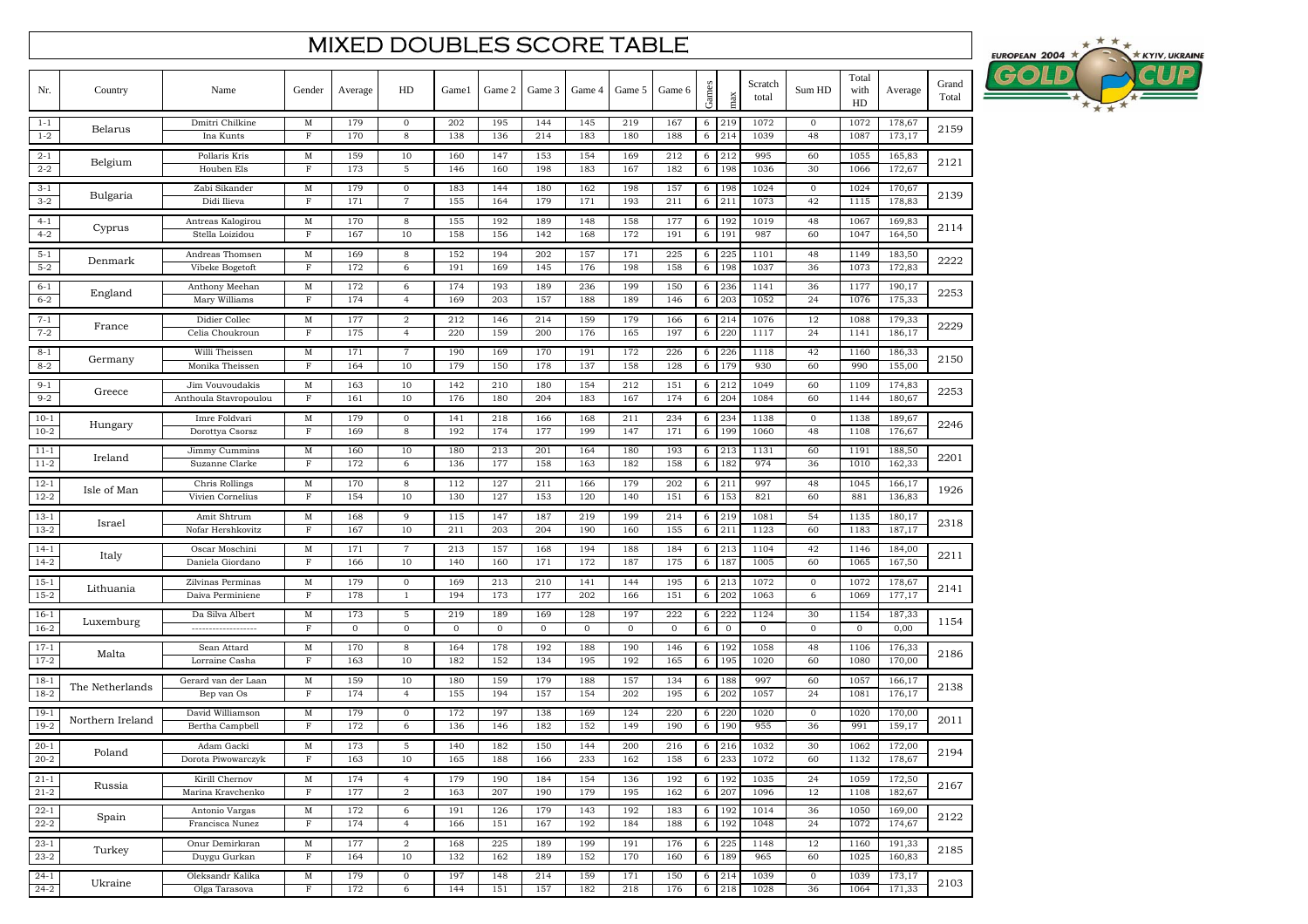





SINGLES WOMEN

# AFTER 18 GAMES

| place          | Country          | Player                | Entering<br>HD   | Recalculated<br>Average | <b>New</b><br>HD | Sratch total     | HD<br>total      | <b>Grand Total</b> |
|----------------|------------------|-----------------------|------------------|-------------------------|------------------|------------------|------------------|--------------------|
| 1              | Ukraine          | Olga Tarasova         | 6                | 186                     | $\Omega$         | 3503             | 36               | 3539               |
| $\overline{2}$ | Lithuania        | Daiva Perminiene      | $\mathbf{1}$     | 190                     | $\Omega$         | 3430             | 6                | 3436               |
| 3              | Israel           | Nofar Hershkovitz     | 10               | 178                     | 1                | 3333             | 72               | 3405               |
| 4              | Italy            | Daniela Giordano      | 10               | 176                     | 3                | 3303             | 96               | 3399               |
| 5              | Russia           | Marina Kravchenko     | $\overline{2}$   | 183                     | 0                | 3344             | 12               | 3356               |
| 6              | Northern Ireland | Bertha Campbell       | 6                | 171                     | 6                | 3235             | 108              | 3343               |
| 7              | The Netherlands  | Bep van Os            | 4                | 184                     | $\Omega$         | 3303             | 24               | 3327               |
| 8              | Hungary          | Dorottya Csorsz       | 8                | 175                     | 4                | 3217             | 96               | 3313               |
| 9              | England          | Mary Williams         | $\overline{4}$   | 173                     | 4                | 3223             | 72               | 3295               |
| 10             | France           | Celia Choukroun       | 4                | 183                     | $\theta$         | 3263             | 24               | 3287               |
| 11             | Malta            | Lorraine Casha        | 10               | 171                     | 7                | 3065             | 144              | 3209               |
| 12             | <b>Belarus</b>   | Ina Kunts             | 8                | 168                     | 8                | 3049             | 144              | 3193               |
| 13             | Poland           | Dorota Piwowarczyk    | 10               | 173                     | 5                | 3071             | 120              | 3191               |
| 14             | Turkey           | Duygu Gurkan          | 10               | 161                     | 10               | 2993             | 180              | 3173               |
| 15             | Spain            | Francisca Nunez       | 4                | 178                     | 1                | 3132             | 36               | 3168               |
| 16             | Belgium          | Houben Els            | 5                | 173                     | 5                | 3059             | 90               | 3149               |
| 17             | Bulgaria         | Didi Ilieva           | 7                | 168                     | 7                | 2995             | 126              | 3121               |
| 18             | Greece           | Anthoula Stavropoulou | 10               | 170                     | 8                | 2953             | 156              | 3109               |
| 19-20          | Denmark          | Vibeke Bogetoft       | 6                | 164                     | 6                | 2949             | 108              | 3057               |
|                | Ireland          | Suzanne Clarke        | 6                | 161                     | 6                | 2949             | 108              | 3057               |
| 21             | Cyprus           | Stella Loizidou       | 10               | 159                     | 10               | 2854             | 180              | 3034               |
| 22             | Germany          | Monika Theissen       | 10               | 145                     | 10               | 2651             | 180              | 2831               |
| 23             | Isle of Man      | Vivien Cornelius      | 10               | 140                     | 10               | 2484             | 180              | 2664               |
| 24             | Luxemburg        |                       | $\boldsymbol{0}$ | $\boldsymbol{0}$        | $\theta$         | $\boldsymbol{0}$ | $\boldsymbol{0}$ | $\boldsymbol{0}$   |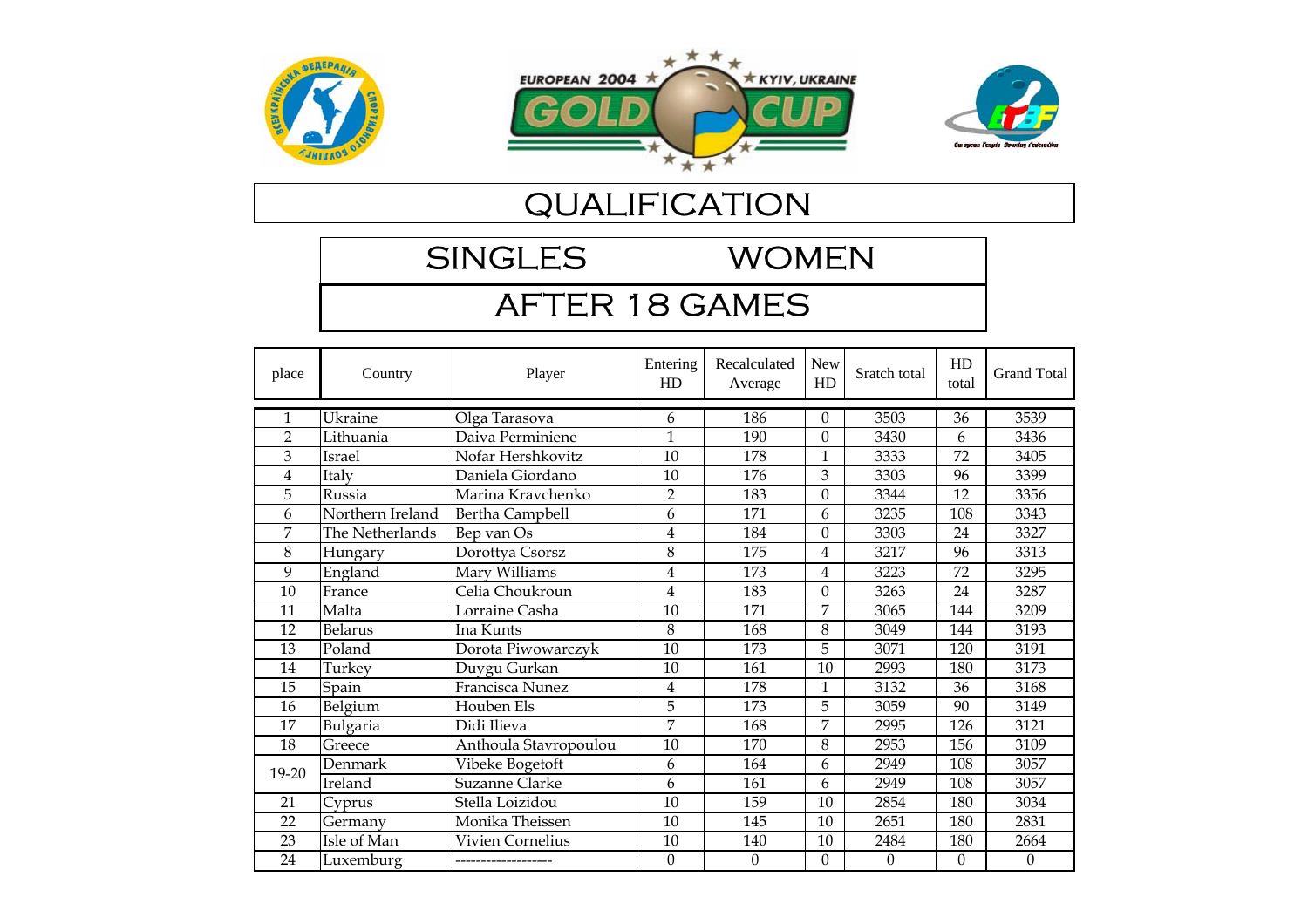

 $\overline{\mathcal{R}}$ 

|          | <b>SINGLES</b>   | <b>WOMEN</b>          |                     |                  |            |        | GAMES 1-6  |        |                                   |          |  |               |        |                              |                     |                             |          |     |     |     | <b>GAMES 7 - 12</b>                        |            |          |                 |                 |                                   |                     |            |     |                         |     | <b>GAMES 13-18</b> |                        |     |                    |            |                                      |                            |
|----------|------------------|-----------------------|---------------------|------------------|------------|--------|------------|--------|-----------------------------------|----------|--|---------------|--------|------------------------------|---------------------|-----------------------------|----------|-----|-----|-----|--------------------------------------------|------------|----------|-----------------|-----------------|-----------------------------------|---------------------|------------|-----|-------------------------|-----|--------------------|------------------------|-----|--------------------|------------|--------------------------------------|----------------------------|
|          | Country          | Name                  | Entering<br>Average | Entering<br>HD   | Gamel      | Game 2 |            |        | Game 3   Game 4   Game 5   Game 6 |          |  | Scratch total | Sum HD | Total with<br>HD for<br>ames | Average<br>for game | Average<br>after 1<br>games |          |     |     |     | New HD Game 7 Game 8 Game 9 Game 10 Game 1 |            | Game 12  | « Scratch total | Sum<br>HI       | Total with<br>HD for<br>games 7-1 | Average<br>or games | HD         |     | Game 13 Game 14 Game 1: |     |                    | Game 16 Game 17 Game 1 |     | Scratch  <br>total | Sum<br>HD  | Total with HE<br>for games 13-<br>18 | Average for<br>games 13-18 |
| $1 - 2$  | Belarus          | Ina Kunts             | 170                 |                  | 183        | 167    | 161        | 177    | 147                               | 148      |  | 983           | 48     | 1031                         | 163.83              | 168                         |          | 173 | 154 | 142 | 195                                        | 184        | 181      | 1029            | 48              | 1077                              | 171.50              |            | 163 | 162                     | 170 | 150                | 182                    | 210 | 1037               | 48         | 1085                                 | 172.83                     |
| $2 - 2$  | Belgium          | Houben Els            | 173                 |                  | 202        | 159    | 147        | 164    | 191                               | 178      |  | 1041          | 30     | 1071                         | 173.50              | 173                         |          | 171 | 165 | 195 | 165                                        | 191        | 180      | 1067            | 30 <sup>2</sup> | 1097                              |                     |            | 116 | 162                     | 162 | 120                | 211                    | 180 | 951<br><b>LG</b>   | -30        | 981                                  | 158.50                     |
| $3 - 2$  | Bulgaria         | Didi Ilieva           | 171                 |                  | 167        | 147    | 143        | 182    | 154                               | 154      |  | 947           | 42     | 989                          | 157.83              | 168                         |          | 163 |     | 167 | 173                                        | 170        | 190      | 986             | 42              | 1028                              | 164.33              |            | 176 | 179                     | 168 | 203                | 155                    | 181 |                    | $1062$ 42  | 1104                                 | 177,00                     |
| $4 - 2$  | Cyprus           | Stella Loizidot       | 167                 | 10 <sup>10</sup> | 149        | 139    | 126        | 183    |                                   | 186      |  | 924           | 60     | 984                          | 154.00              | 159                         | 10       | 144 |     | 139 | 203                                        | 167        | 164      | 978             | 60              | 1038                              | 63.00               | 10         | 181 | 122                     |     | 164                | 161                    | 146 | 952                | 60         | 1012                                 | 158.67                     |
| $5-2$    | Denmark          | Vibeke Bogetof        | 172                 | -6               | 145        | 137    | 139        | 171    |                                   | 156      |  | 939           | 36     | 975                          | 156.50              | 164                         |          | 195 |     |     | 181                                        | 150        | 176      | 996             |                 | 1032                              | 166.00              |            | 160 | 157                     | 164 |                    | 160                    | 178 | 1014               | 36         | 1050                                 | 169.00                     |
| $6 - 2$  | England          | Mary Williams         | 174                 |                  | 178        | 133    | 180        | 187    | 194                               | 154      |  | 1026          | 24     | 1050                         | 171.00              | 173                         |          | 217 | 171 | 202 | 175                                        | 175        | 166      | 1106            | 24              | 1130                              | 84 33               |            | 184 | 154                     | 193 | 169                | 222                    | 169 | 1091               | 24         | 1115                                 | 181.83                     |
| $7 - 2$  | France           | Celia Choukroun       | 175                 |                  | 164        | 183    | 170        | 155    | QS                                | 214      |  | 1084          | 24     | 1108                         | 180.67              | 183                         |          | 167 |     | 205 | 183                                        | 169        | 188      |                 |                 | 1103                              | 83.83               |            | 170 | 190                     |     | 20 <sup>5</sup>    | 186                    | 154 | 1076               |            | 1076                                 | 179,33                     |
| $8 - 2$  | Germany          | Monika Theissen       | 164                 | 10               | 149        | 151    | 138        | 119    | 134                               | 130      |  | 821           | 60     | 881                          | 136.83              | 145                         | $10^{-}$ | 150 | 136 | 133 | 148                                        | 210        | 180      | 957             | 60.             | 1017                              | 159.50              |            | 124 | 153                     |     | 150                | 160                    | 155 | 873                | -60        | 933                                  | 145.50                     |
| $9 - 2$  | Greece           | Anthoula Stavropoulou | 161                 | 10 <sup>10</sup> | 127        | 168    | 179        | 169    | 172                               | 149      |  | 964           | 60     | 1024                         | 160.67              | 170                         |          | 171 | 180 | 170 | 201                                        | 167        | 150      | 1039            | 48              | 1087                              |                     |            | 143 | 132                     | 177 | 170                | 150                    | 178 | 950                | 48         | 998                                  | 158.33                     |
| $10-2$   | Hungary          | Dorottva Csorsz       | 169                 |                  | 167        | 171    | 168        | 177    | 180                               | 179      |  | 1042          | 48     | 1090                         | 173.67              | 175                         |          | 188 | 190 | 149 | 224                                        | 210        | 180      | 1141            | 24              | 1165                              | 190.17              |            | 170 | 179                     | 176 | 164                | 182                    | 163 | 1034               | 24         | 1058                                 | 172.33                     |
| $11-2$   | Ireland          | Suzanne Clarke        | 172                 | -6               | 138        | 143    | 189        | 165    | 159                               |          |  | 965           | 36     | 1001                         | 160.83              | 161                         |          | 150 | 147 | 158 | 178                                        | 160        | 198      | 991             | 36.             | 1027                              | 165.1               |            | 148 | 200                     | 134 | 143                | 153                    | 215 | 993                | - 36       | 1029                                 | 165,50                     |
| $12 - 2$ | Isle of Man      | Vivien Cornelius      | 154                 | 10 <sup>10</sup> | 136        | 172    | 146        | 132    | 130                               | 145      |  | 861           | 60     | 921                          | 143.50              | 140                         | 10       | 159 | 169 | 135 | 105                                        | 132        | 104      | 804             | 60              | 864                               | 134.00              | 10         | 160 | 152                     | 124 |                    | 126                    | 147 | 819                | 60         | 879                                  | 136.50                     |
| $13 - 2$ | Israel           | Nofar Hershkovitz     | 167                 | 10 <sup>10</sup> | 150        | 173    | 140        | 192    | 103                               | 166      |  | 1014          | 60     | 1074                         | 169.00              | 178                         |          | 214 | 209 | 204 | 200                                        | 174        | 10i      |                 |                 | 1203                              | 199.50              |            | 190 | 147                     | 192 |                    | 223                    | 215 | 1122               |            | 1128                                 | 187.00                     |
| $14 - 2$ | Italy            | Daniela Giordano      | 166                 | 10 <sup>10</sup> | 192        | 201    | 149        | 185    | 235                               | 154      |  |               | 60     | 1176                         | 186.00              | 176                         |          | 205 | 180 | 186 | 182                                        | 199        | 182      |                 |                 | 1152                              | 189.00              |            | 185 | 169                     | 174 | 173                | 199                    | 153 | 1053               | 18         | 1071                                 | 175.50                     |
| $15 - 2$ | Lithuania        | Daiva Perminiene      | 178                 |                  | 220        | 242    | 182        | 203    | 213                               | 163      |  | 1223          |        | 1229                         | 203.83              | 190                         | $\Omega$ | 176 | 166 | 208 | 172                                        | 199        | 202      | 1123            | $^{\circ}$      | 1123                              | 187.1               |            | 170 | 201                     | 180 | 166                | 192                    | 175 | 1084               | $\Omega$   | 1084                                 | 180.67                     |
| $16 - 2$ | Luxemburg        | -----------------     | $\mathbf{0}$        | $\Omega$         | $^{\circ}$ |        | $\sqrt{2}$ | $\sim$ |                                   | $\Omega$ |  |               |        | $\Omega$                     | 0.00                |                             | $\Omega$ |     |     |     |                                            | $\sqrt{2}$ | $\Omega$ |                 | $\Omega$        |                                   | 0.00                |            |     |                         |     |                    |                        |     |                    | $\Omega$   |                                      | 0.00                       |
| $17 - 2$ | Malta            | Lorraine Casha        | 163                 | 10 <sup>10</sup> | 171        | 200    | 214        | 154    | 159                               | 137      |  | 1035          | 60     | 1095                         | 172.50              | 171                         |          | 169 | 169 | 150 | 152                                        | 168        | 173      | 981             | 42.             | 1023                              | 163.50              |            | 163 | 176                     | 188 | 137                | 201                    | 184 | 1049               | -42        | 1091                                 | 174.83                     |
| $18 - 2$ | The Netherlands  | Bep van Os            | 174                 |                  | 201        | 192    | 235        | 175    | 182                               | 176      |  | 1161          | 24     | 185                          | 193.50              | 184                         |          | 160 |     | 143 | 184                                        | 200        | 202      | 1044            |                 | 1044                              | 74.00               |            | 203 | 155                     | 201 |                    | 196                    | 164 | 1098               |            | 1098                                 | 183.00                     |
| $19-2$   | Northern Ireland | Bertha Campbell       | 172                 |                  | 210        | 168    | 178        | 168    | 212                               | 164      |  | 1100          | 36     | 1136                         | 183.33              | 171                         |          | 172 | 201 |     | 180                                        | 188        | 175      | 1107            | 36              | 1143                              | 84.50               |            | 147 | 173                     | 214 | 166                | 162                    | 166 | 1028               | 36         | 1064                                 | 171.33                     |
| $20 - 2$ | Poland           | Dorota Piwowarczyk    | 163                 | 10               | 156        | 189    | 134        | 184    | 190                               | 155      |  | 1008          | 60     | 1068                         | 168.00              | 173                         |          | 202 | 161 | 204 | 160                                        | 203        | 184      | 1114            | 30              | 1144                              | 185.67              |            | 176 | 144                     | 168 | 156                | 136                    | 169 | 949                | 30         | 979                                  | 158,17                     |
| $22 - 2$ | Russia           | Marina Kraychenko     | 177                 | $\overline{2}$   | 161        | 172    | 192        | 182    | 212                               | 181      |  | 1100          | 12     | 1112                         | 183.33              | 183                         | $\Omega$ | 223 | 181 | 148 | 186                                        | 211        | 143      | 1092            | $\Omega$        | 1092                              | 182.00              |            | 184 | 211                     | 211 | 184                | 191                    | 171 | 1152               | $^{\circ}$ | 1152                                 | 192,00                     |
| $23 - 2$ | Spain            | Francisca Nunez       | 174                 |                  | 187        | 180    | 214        | 165    | 190                               | 152      |  | 1088          | 24     | 1112                         | 181.33              | 178                         |          | 155 | 159 | 174 | 185                                        | 137        | 155      | 965             |                 | 971                               | 160.83              |            | 170 | 171                     | 209 | 155                | 191                    | 183 | 1079               |            | 1085                                 | 179.83                     |
| $24 - 2$ | Turkey           | Duygu Gurkan          | 164                 | 10 <sup>10</sup> | 179        | 145    | 158        | 147    | 154                               | 184      |  | 967           | 60     | 1027                         | 161.17              | 161                         | 10       | 160 | 153 | 168 | 156                                        | 188        | 165      | 990             | 60              | 1050                              |                     | 10         | 161 | 155                     | 201 | 164                | 193                    | 162 | 1036               | -60        | 1096                                 | 172.67                     |
| $25 - 2$ | Ukraine          | Olga Tarasova         | 172                 |                  | 186        | 210    | 205        | -222   | 213                               | 171      |  | 1207          | 36     | 1243                         | 201.17              | 186                         |          | 204 | 168 | 200 | 237                                        | 183        | 209      | 1201            | $^{\circ}$      | 1201                              | 200.1               | $^{\circ}$ | 177 | 197                     | 179 | 194                | 181                    | 167 | 1095<br><b>16</b>  | $^{\circ}$ | 1095                                 | 182.50                     |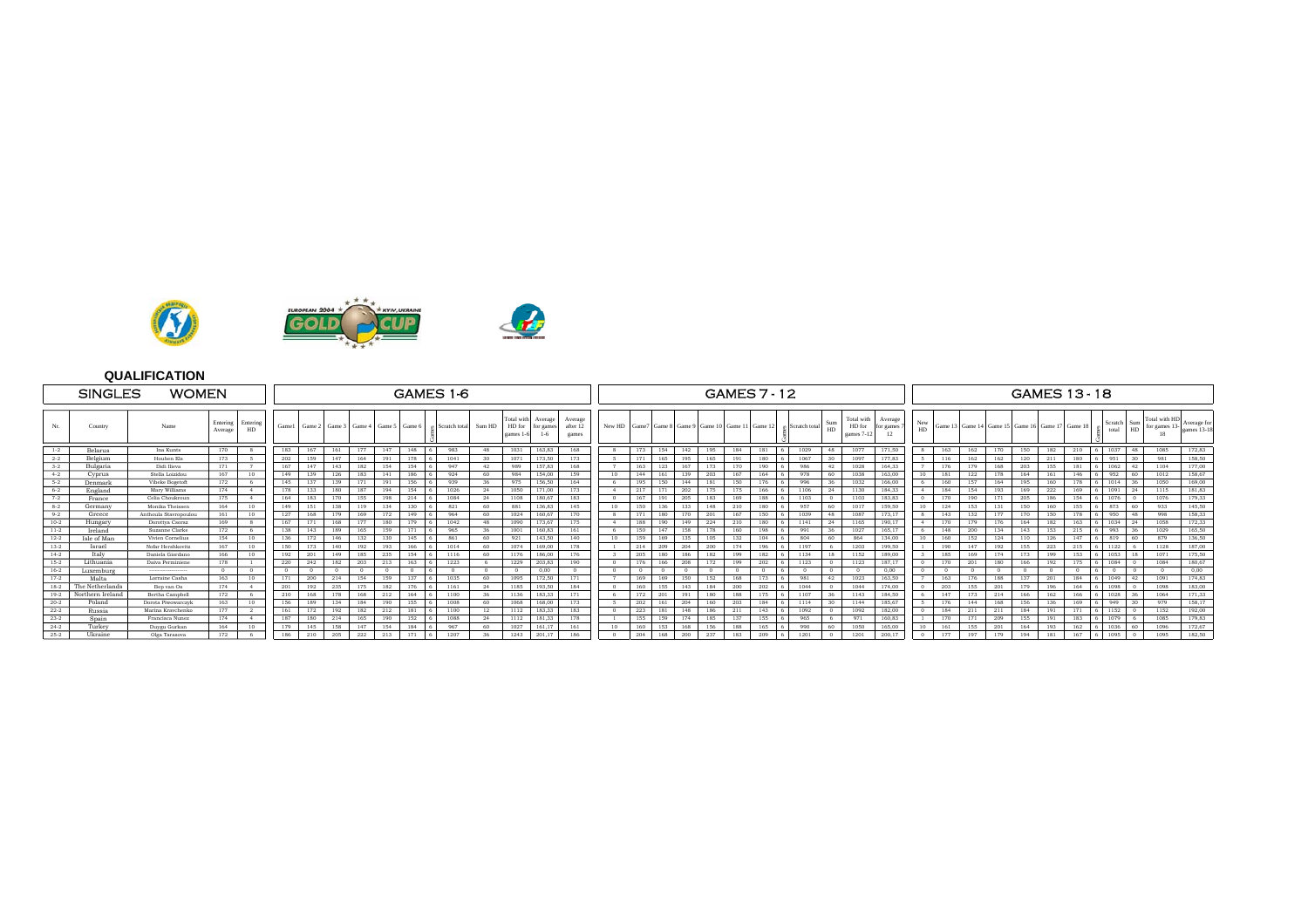





SINGLES MEN

# AFTER 18 GAMES

| Place          | Country          | Player                 | Entering<br>HD          | Recalculated<br>Average | New<br>HD        | Sratch total | HD<br>total      | <b>Grand Total</b> |
|----------------|------------------|------------------------|-------------------------|-------------------------|------------------|--------------|------------------|--------------------|
| 1              | Lithuania        | Zilvinas Perminas      | $\bf{0}$                | 201                     | $\bf{0}$         | 3816         | $\bf{0}$         | 3816               |
| $\overline{2}$ | Denmark          | Andreas Thomsen        | 8                       | 194                     | 0                | 3668         | 48               | 3716               |
| 3              | Hungary          | Imre Foldvari          | $\bf{0}$                | 189                     | $\bf{0}$         | 3504         | $\bf{0}$         | 3504               |
| 4              | England          | <b>Anthony Meehan</b>  | 6                       | 192                     | 0                | 3467         | 36               | 3503               |
| 5              | Turkey           | Onur Demirkıran        | $\overline{2}$          | 196                     | $\bf{0}$         | 3463         | 12               | 3475               |
| 6              | Malta            | Sean Attard            | 8                       | 181                     | $\bf{0}$         | 3412         | 48               | 3460               |
| 7              | <b>Belarus</b>   | Dmitri Chilkine        | $\bf{0}$                | 189                     | 0                | 3459         | $\mathbf{0}$     | 3459               |
| 8              | Ukraine          | Oleksandr Kalika       | $\mathbf{0}$            | 182                     | 0                | 3455         | $\mathbf{0}$     | 3455               |
| 9              | Belgium          | Pollaris Kris          | 10                      | 176                     | 3                | 3323         | 96               | 3419               |
| 10             | Greece           | <b>Jim Vouvoudakis</b> | 10                      | 177                     | $\overline{2}$   | 3321         | 84               | 3405               |
| 11             | Ireland          | <b>Jimmy Cummins</b>   | 10                      | 181                     | $\theta$         | 3339         | 60               | 3399               |
| 12             | Northern Ireland | David Williamson       | $\boldsymbol{0}$        | 179                     | $\Omega$         | 3371         | $\mathbf{0}$     | 3371               |
| 13             | Italy            | Oscar Moschini         | 7                       | 184                     | $\Omega$         | 3311         | 42               | 3353               |
| 14             | The Netherlands  | Gerard van der Laan    | 10                      | 169                     | 8                | 3183         | 156              | 3339               |
| 15             | France           | Didier Collec          | $\overline{2}$          | 183                     | $\Omega$         | 3315         | 12               | 3327               |
| 16             | Russia           | Kirill Chernov         | $\overline{\mathbf{4}}$ | 182                     | $\boldsymbol{0}$ | 3279         | 24               | 3303               |
| 17             | Poland           | Adam Gacki             | 5                       | 179                     | $\Omega$         | 3249         | 30               | 3279               |
| 18             | Spain            | Antonio Vargas         | 6                       | 172                     | 6                | 3171         | 108              | 3279               |
| 19             | Germany          | Willi Theissen         | 7                       | 192                     | $\Omega$         | 3228         | 42               | 3270               |
| 20             | Cyprus           | Antreas Kalogirou      | 8                       | 174                     | 4                | 3168         | 96               | 3264               |
| 21             | Isle of Man      | Chris Rollings         | 8                       | 171                     | 7                | 3124         | 132              | 3256               |
| 22             | Israel           | Amit Shtrum            | 9                       | 178                     | 1                | 3185         | 66               | 3251               |
| 23             | Luxemburg        | Da Silva Albert        | 5                       | 187                     | $\mathbf{0}$     | 3206         | 30               | 3236               |
| 24             | Bulgaria         | Zabi Sikander          | $\mathbf{0}$            | 180                     | $\Omega$         | 3229         | $\boldsymbol{0}$ | 3229               |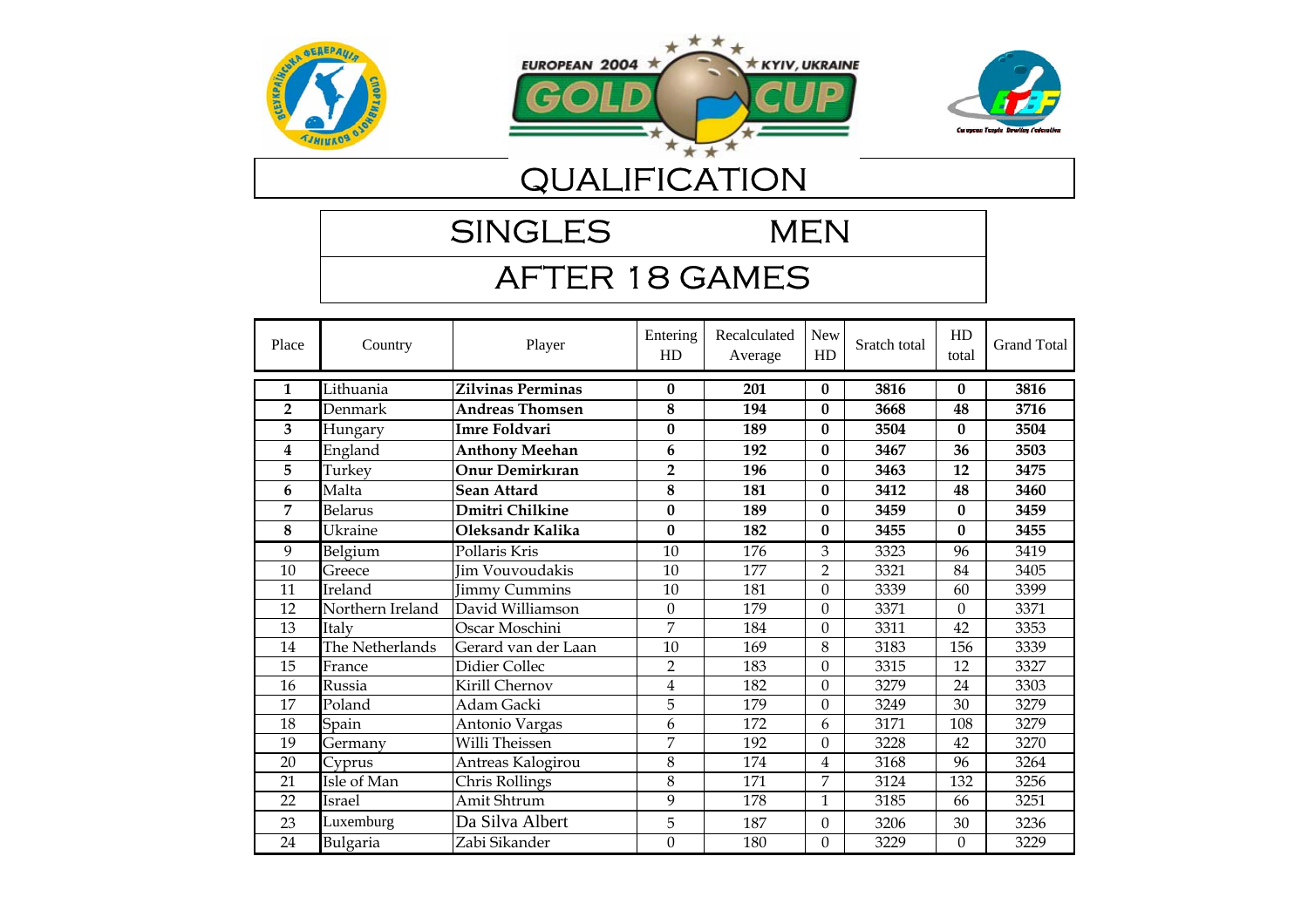





|                             | <b>SINGLES</b>      | <b>MEN</b> |                     |                |     |     |     |     |                                           |     | GAMES 1-6        |                  |                                   |                               |                             |           |      |      |     |     |     | <b>GAMES 7 - 12</b>                          |                 |            |                               |                     |     |     |     |     | <b>GAMES 13-18</b>                              |      |     |                  |           |                                              |                                 |                 | <b>TOTAL</b>            |
|-----------------------------|---------------------|------------|---------------------|----------------|-----|-----|-----|-----|-------------------------------------------|-----|------------------|------------------|-----------------------------------|-------------------------------|-----------------------------|-----------|------|------|-----|-----|-----|----------------------------------------------|-----------------|------------|-------------------------------|---------------------|-----|-----|-----|-----|-------------------------------------------------|------|-----|------------------|-----------|----------------------------------------------|---------------------------------|-----------------|-------------------------|
| Country                     | Name                | Gender     | Entering<br>Average | Entering<br>HD |     |     |     |     | Game 1 Game 2 Game 3 Game 4 Game 5 Game 6 |     | Scratch<br>total | Sum<br>HD.       | Total with<br>HD for<br>games 1-6 | Average<br>for games<br>$1-6$ | Averag<br>after 12<br>games | New<br>HD |      |      |     |     |     | Game 7 Game 8 Game 9 Game 10 Game 11 Game 12 | K Scratch total | Sum<br>HD. | Total wit<br>HD for<br>games? | Average<br>or games | HD. |     |     |     | Game 13 Game 14 Game 15 Game 16 Game 17 Game 18 |      |     | Scratch<br>total | Sum<br>HD | <b>Fotal</b> wit<br>HD for<br>games 13<br>18 | Average<br>for games<br>$13-18$ | Sratch<br>total | HD Grand<br>total Total |
| Belarus                     | Dmitri Chilkine     | M          | 179                 |                | 195 | 197 | 218 | 161 | 255                                       | 173 | 1199<br>-61      |                  | 1199                              | 199.83                        | 189                         |           | 202  | 181  | 203 | 175 | 167 | 199                                          | 1127            |            | 1127                          | 187.83              |     | 156 | 180 | 205 | 245                                             | 184  | 163 | 1133             |           | 1133                                         | 188.83                          | 3459            | 3459<br>$\circ$         |
| Belgium                     | Pollaris Kris       | M          | 159                 |                | 202 | 180 | 180 | 222 | 146                                       | 193 | -6               | 60               | 1183                              | 187.17                        | 176                         |           | 198  |      | 180 |     | 224 | 162                                          |                 |            | 1104                          | 181.00              |     | 163 | 163 | 201 | 155                                             | 224  | 208 | 1114             |           | 1132                                         | 185.67                          |                 | 3323 96 3419            |
| Bulgaria                    | Zabi Sikander       | M          | 179                 |                | 170 | 182 | 186 | 205 | 179                                       | 214 | -61<br>1136      | $\Omega$         | 1136                              | 189.33                        | 180                         |           | 189  | 198  | 167 | 169 | 203 | 154                                          | 1080            |            | 1080                          | 180.00              |     | 177 | 159 |     | 172                                             | 161  | 170 | 1013             |           | 1013                                         | 168.83                          | 3229            | 3229<br>$\overline{0}$  |
| Cyprus                      | Antreas Kalogirot   | M          | 170                 |                | 136 | 199 | 197 | 153 | 188                                       | 198 | 6<br>1071        | 48               | 1119                              | 178,50                        | 174                         |           | 159  |      | 195 | 190 | 171 | 210                                          | 1061            | 24         | 1085                          | 176.83              |     | 193 | 166 | 140 | 167                                             |      | 195 | 1036             | 24        | 1060                                         | 172.67                          |                 | 3168 96 3264            |
| Denmark                     | Andreas Thomser     | M          | 169                 |                | 195 | 195 | 235 | 198 | 178                                       | 234 | -6<br>1235       | 48               | 1283                              | 205,83                        | 194                         |           | 216  | 205  | 201 | 192 | 180 | 183                                          | 1177            |            |                               | 196.17              |     | 212 |     | 191 | 210                                             |      | 237 | 1256             |           | 1256                                         | 209.33                          |                 | 3668 48 3716            |
| England                     | Anthony Meehar      | M          | 172                 |                |     |     | 233 |     | 201                                       | 187 | -61              | 36               | 1199                              | 193,83                        | 192                         |           | 206  |      | 181 | 188 |     |                                              | 180             |            | 1180                          | 196.67              |     | 178 | 229 | 185 | 157                                             |      | 193 | 1124             |           | 1124                                         | 187.33                          |                 | 3467 36 3503            |
| France                      | Didier Collec       | M          | 177                 |                | 179 | 204 | 189 | 160 | 200                                       | 192 | - 6 H<br>1124    | 12               | 1136                              | 187.33                        | 183                         |           | 213  | 161  | 173 | 205 | 175 | 165                                          | 1092            |            | 1092                          | 182,00              |     | 192 | 178 | 173 | 187                                             | 167  | 202 | 1099             |           | 1099                                         | 183.17                          |                 | 3315 12 3327            |
| Germany                     | Willi Theissen      | M          | 171                 |                | 181 | 223 | 185 | 216 | 185                                       | 205 | 1195<br>-61      | -42              | 1237                              | 199,17                        | 192                         |           | 178  | 166  | 168 |     | 145 |                                              | 1003            |            | 1003                          | 167.17              |     | 155 |     | 183 | 163                                             |      | 188 | 1030             |           | 1030                                         | 171.67                          |                 | 3270<br>3228 42         |
| Greece                      | Jim Vouvoudaki      | M          | 163                 |                | 150 | 179 | 167 | 187 | 214                                       | 183 | -6               | 60               | 1135                              | 179,17                        | 177                         |           | 192  | 225  |     |     | 202 |                                              |                 |            |                               | 197,17              |     | 150 | 178 | 222 | 190                                             |      | 178 | 1063             |           | 1075                                         | 177,17                          |                 | 3321 84 3405            |
| $10-1$<br>Hungary           | Imre Foldvari       | M          | 179                 |                | 155 | 201 | 184 | 168 | 224                                       | 198 | -61<br>1130      | $\Omega$         | 1130                              | 188.33                        | 189                         |           | 147  | 258  | 210 | 176 | 201 | 191                                          | 1183            |            | 1183                          | 197.17              |     | 189 | 158 | 210 | 229                                             | 190. | 215 | 1191             |           | 1191                                         | 198.50                          | 3504            | 3504<br>$\circ$         |
| Ireland<br>$11 - 1$         | Jimmy Cummins       | M          | 160                 |                | 200 | 144 | 204 | 146 | 203                                       | 150 | -6 -1<br>1047    | $-60 +$          | 1107                              | 174.50                        | 181                         |           | 248  |      | 189 | 209 | 147 | 185                                          | 1151            |            | 1151                          | 191.83              |     | 171 | 186 | 237 | 158                                             | 187  | 202 | 1141             |           | 1141                                         | 190.17                          |                 | 3339 60 3399            |
| $12-1$<br>Isle of Man       | Chris Rollings      | M          | 170                 |                | 210 | 148 | 192 | 152 | 202                                       | 157 |                  | 48               | 1109                              | 176.83                        |                             |           | 180  |      | 213 | 204 | 145 | 149                                          | 1044            |            | 1086                          | 174.00              |     | 206 |     | 164 |                                                 |      | 178 | 1019             | 42        | 1061                                         | 169.83                          |                 | 3124 132 3256           |
| $13-1$<br>Israel            | Amit Shtrum         | M          | 168                 |                | 214 | 128 | 199 | 193 | 161                                       |     | -61<br>1066      | 54               | 1120                              | 177,67                        | 178                         |           | 120  | 152  | 153 | 134 | 181 | 223                                          | 963             |            | 969                           | 160.50              |     | 177 | 200 | 185 | 158                                             |      | 222 | 1156             |           | 1162                                         | 192.67                          |                 | 3185 66 3251            |
| $14-1$<br>Italy             | Oscar Moschini      | M          | 171                 |                | 174 | 207 | 182 | 170 | 194                                       | 182 | 6 I<br>1109      | -42              | 1151                              | 184.83                        | 184                         |           | 242  | 203  | 179 | 172 | 153 | 203                                          | 1152            |            | 1152                          | 192.00              |     | 183 | 191 | 168 | 183                                             | 175  | 150 | 1050             |           | 1050                                         | 175.00                          |                 | 3311 42 3353            |
| Lithuania                   | Zilvinas Perminas   | M          | 179                 |                | 230 | 207 | 245 | 200 | 248                                       | 214 | -61<br>1344      |                  | 1344                              | 224,00                        | 201                         |           | 255  |      |     | 205 | 193 | 208                                          | 1222            |            | 1222                          | 203.67              |     | 192 | 199 |     | 204                                             |      | 229 | 1250             |           | 1250                                         | 208.33                          | 3816            | 3816<br>$\circ$         |
| Luxemburg                   | Da Silva Albert     | M          | 173                 |                | 150 | 181 | 196 | 189 | 234                                       |     |                  |                  | 1155                              | 187,50                        | 187                         |           |      |      |     |     |     |                                              |                 |            | 1060                          | 176,67              |     | 207 |     | 148 | 183                                             |      |     | 1021             |           | 1021                                         | 170,17                          | 3206            | 30 <sup>7</sup><br>3236 |
| Malta                       | Sean Attard         | M          | 170                 |                | 179 | 246 | 177 | 165 | 158                                       | 200 | 6 1125 48        |                  | 1173                              | 187,50                        | 181                         |           | -215 | 212. |     |     |     | 183                                          | 168             |            | 1168                          | 194.67              |     | 168 | 180 |     | 170                                             |      |     | 1119             |           | 1119                                         | 186.50                          |                 | 3412 48 3460            |
| $18 - 1$<br>The Netherland: | Gerard van der Laan | M          | 159                 |                | 185 | 144 | 201 | 194 | 135                                       | 180 | -6 -1<br>1039    | 60               | 1099                              | 173.17                        | 169                         |           |      |      | 142 | 142 | 179 | 208                                          | 1073            | 48         | 1121                          | 178.83              |     | 188 | 166 | 178 | 192                                             | 183  | 164 | 1071             | 48        | 1119                                         | 178.50                          |                 | 3183 156 3339           |
| $19-1$<br>Northern Irelan   | David Williamson    | M          | 179                 |                | 176 | 174 | 255 | 180 | 154                                       | 192 |                  |                  | 1131                              | 188.50                        | 179                         |           |      |      | 204 |     |     |                                              | 182             |            | 1182                          | 197.00              |     | 210 |     | 18' | 189                                             |      | 153 | 1058             |           | 1058                                         | 176.33                          | 3371            | 3371<br>$^{\circ}$      |
| $20-1$<br>Poland            | Adam Gacki          | M          | 173                 |                | 181 | 181 | 188 | 199 | 192                                       | 185 | 6<br>1126        | 30               | 1156                              | 187,67                        | 179                         |           | 184  | 142  | 177 | 202 | 157 | 162                                          |                 |            | 1024                          | 170.67              |     | 171 | 192 | 210 | 136                                             | 202  | 188 | 1099             |           | 1099                                         | 183.17                          |                 | 3249 30 3279            |
| $21 - 1$<br>Russia          | Kirill Chernov      | M          | 174                 |                | 186 | 186 | 220 | 146 | 219                                       | 195 | 1152 24<br>6 I   |                  | 1176                              | 192.00                        | 182                         |           | 167  | 158  | 205 | 188 | 203 | 112                                          | 1033            |            | 1033                          | 172.17              |     | 185 | 184 | 151 | 238                                             | 169  | 167 | 1094             |           | 1094                                         | 182.33                          |                 | 3279 24 3303            |
| $22 - 1$<br>Spain           | Antonio Vargas      | M          | 172                 |                | 188 | 188 |     | 196 | 141                                       | 162 | -61              | - 36             | 1088                              | 175,33                        | 172                         |           | 200  | 200  | 155 |     |     |                                              | 1090            |            | 1126                          | 181.67              |     | 184 | 178 | 146 | 202                                             |      |     | 1029             |           | 1065                                         | 171.50                          |                 | 3171 108 3279           |
| $23 - 1$<br>Turkey          | Onur Demirkırar     | M          | 177                 |                | 180 | 230 | 203 | 202 | 207                                       | 193 | -6 1<br>1215     | 12               | 1227                              | 202.50                        | 196                         |           | 140  | 187  |     |     | 208 |                                              |                 |            | 1098                          | 183.00              |     | 222 | 154 | 196 | 190                                             |      | 200 | 1150             |           | 1150                                         | 191.67                          |                 | 3463 12 3475            |
| $24-1$<br>Ukraine           | Oleksandr Kalika    | M          | 179                 |                | 201 | 178 | 192 | 169 | 205                                       | 210 | 1155<br>-61      | $\overline{1}$ 0 | 1155                              | 192.50                        | 182                         |           | 192  | 191  | 187 | 146 | 215 | 188                                          | 1119            |            | 1119                          | 186.50              |     | 233 | 255 | 179 | 161                                             | 167  | 186 | 1181             |           | 1181                                         | 196.83                          | 3455            | 0 3455                  |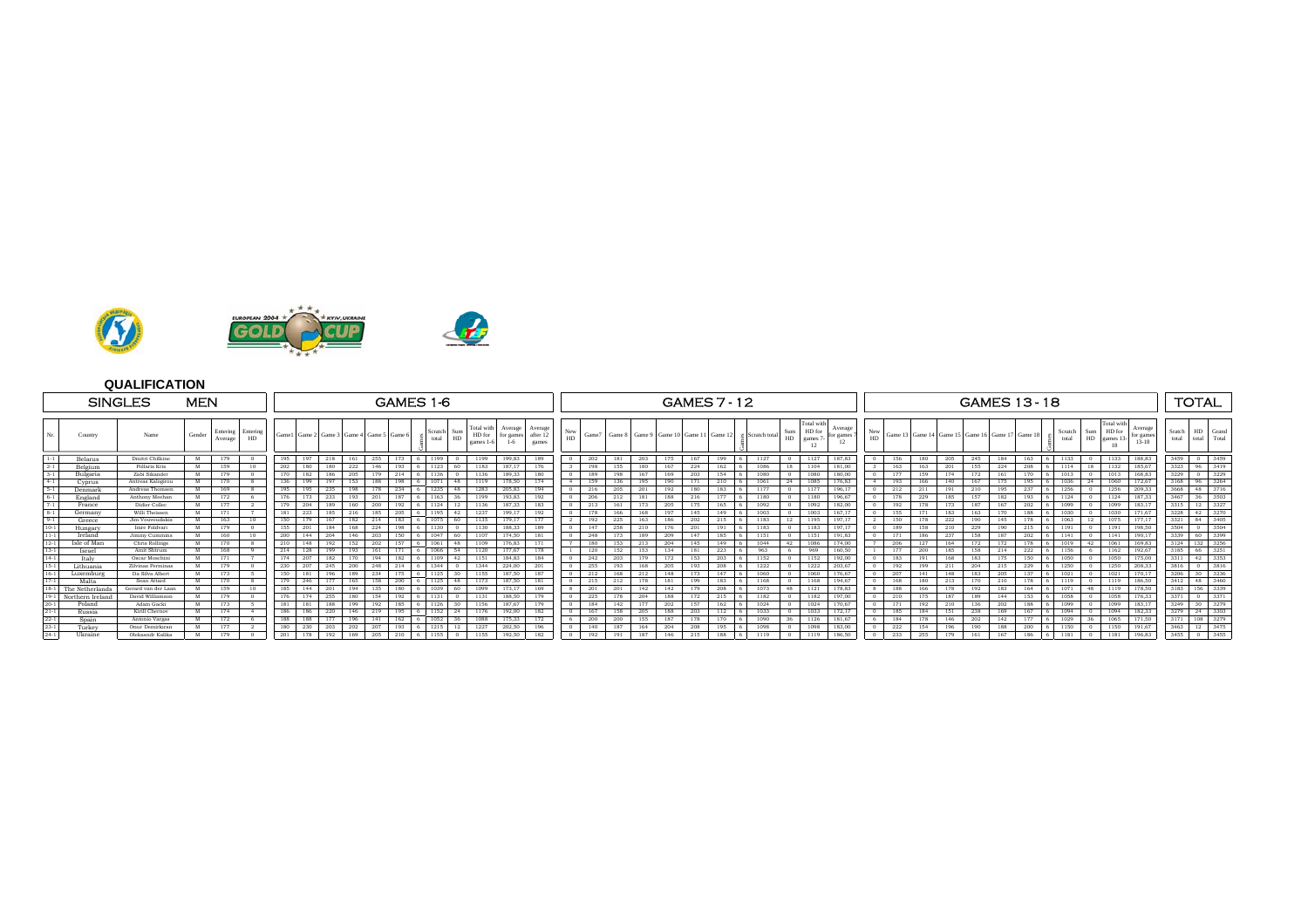





# **WOMEN ROUND ROBIN**

| <b>Place</b> | <b>Player</b>                     | <b>Scratch</b><br>total | Sum<br>HD | Sum<br><b>Bonus</b> | Grand<br><b>Total</b> |
|--------------|-----------------------------------|-------------------------|-----------|---------------------|-----------------------|
|              | Nofar Hershkovitz, Israel         | 1340                    | 7         | 210                 | 1557                  |
| 2            | Daiva Perminiene, Lithuania       | 1346                    | $\Omega$  | 120                 | 1466                  |
| 3            | Dorottya Csorsz, Hungary          | 1341                    | 28        | 90                  | 1459                  |
| 4            | Olga Tarasova, Ukraine            | 1306                    | $\Omega$  | 150                 | 1456                  |
| 5            | Daniela Giordano, Italy           | 1293                    | 21        | 120                 | 1434                  |
| 6            | Bertha Campbell, Northern Ireland | 1255                    | 42        | 90                  | 1387                  |
| 7            | Marina Kravchenko, Russia         | 1250                    | 0         | 30                  | 1280                  |
| 8            | Bep van Os, The Netherlands       | 1241                    | 0         | 30                  | 1271                  |

# **MEN**

| <b>Place</b> | <b>Player</b>                | <b>Scratch</b><br>total | Sum<br><b>HD</b> | Sum<br><b>Bonus</b> | Grand<br><b>Total</b> |
|--------------|------------------------------|-------------------------|------------------|---------------------|-----------------------|
|              | Oleksandr Kalika, Ukraine    | 1530                    | $\Omega$         | 210                 | 1740                  |
| 2            | Zilvinas Perminas, Lithuania | 1446                    | $\Omega$         | 180                 | 1626                  |
| 3            | Sean Attard, Malta           | 1378                    | $\Omega$         | 60                  | 1438                  |
| 4            | Anthony Meehan, England      | 1335                    | 0                | 90                  | 1425                  |
| 5            | Imre Foldvari, Hungary       | 1256                    | $\Omega$         | 105                 | 1361                  |
| 6            | Onur Demirkıran, Turkey      | 1280                    | $\Omega$         | 75                  | 1355                  |
| 7            | Andreas Thomsen, Denmark     | 1262                    | 0                | 90                  | 1352                  |
| 8            | Dmitri Chilkine, Belarus     | 1305                    | ∩                | 30                  | 1335                  |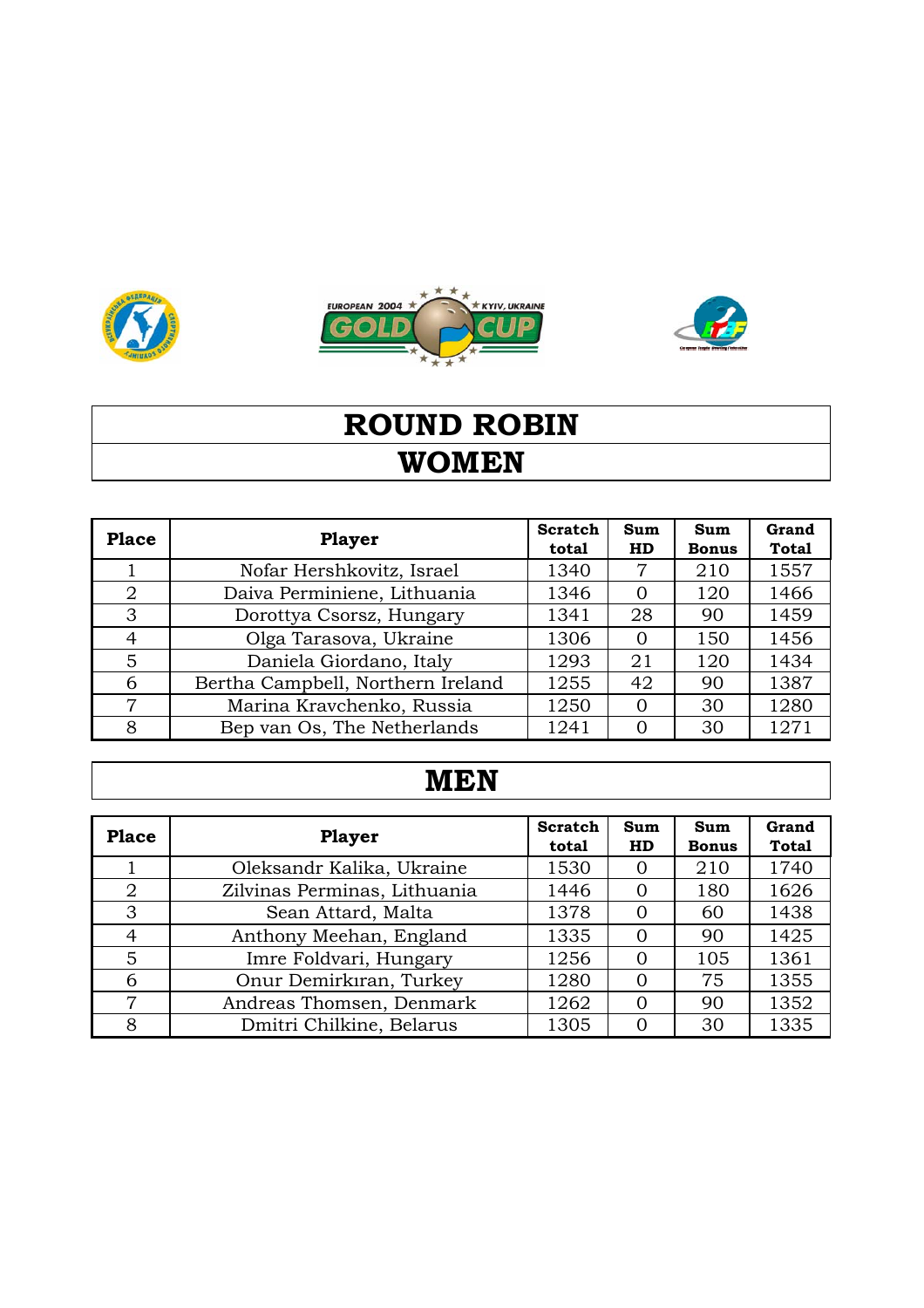





#### **ROUND ROBIN**

|                    |                              |                                   |                                 |                               | <b>WOMEN</b>                    |                                            |                                   |                                |                  |              |                     |                |
|--------------------|------------------------------|-----------------------------------|---------------------------------|-------------------------------|---------------------------------|--------------------------------------------|-----------------------------------|--------------------------------|------------------|--------------|---------------------|----------------|
|                    | Olga<br>Tarasova,<br>Ukraine | Daiva<br>Perminiene,<br>Lithuania | Nofar<br>Hershkovitz,<br>Israel | Daniela<br>Giordano,<br>Italy | Marina<br>Kravchenko,<br>Russia | Bertha<br>Campbell,<br>Northern<br>Ireland | Bep van Os,<br>The<br>Netherlands | Dorottya<br>Csorsz,<br>Hungary | Scratch<br>total | Sum HD       | Sum<br><b>Bonus</b> | Grand<br>Total |
| Olga Tarasova,     |                              | $\Omega$                          | $\mathbf{0}$                    | 30                            | 30                              | 30                                         | 30                                | 30                             | 1306             | $\mathbf 0$  | 150                 | 1456           |
| Ukraine            |                              | 171                               | 189                             | 206                           | 181                             | 213                                        | 157                               | 189                            |                  |              |                     |                |
| Daiva Perminiene,  | 30                           |                                   | $\mathbf{0}$                    | $\mathbf{0}$                  | $\overline{0}$                  | 30                                         | 30                                | 30                             | 1346             | $\mathbf{o}$ | 120                 | 1466           |
| Lithuania          | 212                          |                                   | 191                             | 148                           | 190                             | 201                                        | 211                               | 193                            |                  |              |                     |                |
| Nofar Hershkovitz, | 30                           | 30                                |                                 | 30                            | 30                              | 30                                         | 30                                | 30                             |                  |              |                     |                |
| Israel             | 189                          | 211                               |                                 | 173                           | 161                             | 196                                        | 178                               | 232                            | 1340             | $\mathbf{7}$ | 210                 | 1557           |
| Daniela Giordano,  | $\Omega$                     | 30                                | $\Omega$                        |                               | 30                              | $\Omega$                                   | 30                                | 30                             |                  |              |                     |                |
| Italy              | 201                          | 173                               | 157                             |                               | 189                             | 133                                        | 223                               | 217                            | 1293             | 21           | 120                 | 1434           |
| Marina Kravchenko, | $\overline{0}$               | 30                                | $\overline{0}$                  | $\overline{0}$                |                                 | $\sigma$                                   | $\overline{0}$                    | $\overline{0}$                 |                  |              |                     |                |
|                    |                              |                                   |                                 |                               |                                 |                                            |                                   |                                | 1250             | $\mathbf 0$  | 30                  | 1280           |
| Russia             | 154                          | 219                               | 149                             | 180                           |                                 | 165                                        | 183                               | 200                            |                  |              |                     |                |
| Bertha Campbell,   | $\overline{0}$               | $\Omega$                          | $\overline{0}$                  | 30                            | 30                              |                                            | 30                                | $\overline{0}$                 | 1255             | 42           | 90                  | 1387           |
| Northern Ireland   | 188                          | 184                               | 187                             | 198                           | 162                             |                                            | 178                               | 158                            |                  |              |                     |                |
| Bep van Os, The    | $\overline{0}$               | $\overline{0}$                    | $\overline{0}$                  | $\overline{0}$                | 30                              | $\overline{0}$                             |                                   | $\overline{0}$                 |                  |              |                     |                |
| Netherlands        | 123                          | 172                               | 172                             | 224                           | 202                             | 170                                        |                                   | 178                            | 1241             | $\mathbf 0$  | 30                  | 1271           |
| Dorottya Csorsz,   | $^{\circ}$                   | $\Omega$                          | $\Omega$                        | $^{\circ}$                    | 30                              | 30                                         | 30                                |                                | 1341             | 28           | 90                  | 1459           |
| Hungary            | 178                          | 170                               | 187                             | 204                           | 227                             | 195                                        | 180                               |                                |                  |              |                     |                |

|                    |                                    |                                |                           |                               | <b>MEN</b>                    |                       |                                |                                 |                  |              |                     |                |
|--------------------|------------------------------------|--------------------------------|---------------------------|-------------------------------|-------------------------------|-----------------------|--------------------------------|---------------------------------|------------------|--------------|---------------------|----------------|
|                    | Zilvinas<br>Perminas,<br>Lithuania | Andreas<br>Thomsen,<br>Denmark | Imre Foldvari.<br>Hungary | Anthony<br>Meehan,<br>England | Onur<br>Demirkıran.<br>Turkey | Sean Attard,<br>Malta | Dmitri<br>Chilkine,<br>Belarus | Oleksandr<br>Kalika,<br>Ukraine | Scratch<br>total | Sum HD       | Sum<br><b>Bonus</b> | Grand<br>Total |
| Zilvinas Perminas. |                                    | 30                             | 30                        | 30                            | 30                            | 30                    | 30                             | $\mathbf{0}$                    | 1446             | $\mathbf{o}$ | 180                 | 1626           |
| Lithuania          |                                    | 176                            | 202                       | 209                           | 199                           | 221                   | 226                            | 213                             |                  |              |                     |                |
| Andreas Thomsen,   | $\Omega$                           |                                | $\mathbf{0}$              | 30                            | 30                            | $\mathbf{0}$          | 30                             | $\overline{0}$                  | 1262             | $\mathbf 0$  | 90                  | 1352           |
| Denmark            | 170                                |                                | 173                       | 193                           | 182                           | 170                   | 191                            | 183                             |                  |              |                     |                |
| Imre Foldvari,     | $\Omega$                           | 30                             |                           | $\Omega$                      | 15                            | 30                    | 30                             | $\mathbf{0}$                    |                  |              |                     |                |
| Hungary            | 137                                | 191                            |                           | 187                           | 185                           | 214                   | 192                            | 150                             | 1256             | $\mathbf 0$  | 105                 | 1361           |
| Anthony Meehan,    | $\Omega$                           | $\mathbf{0}$                   | 30                        |                               | 30                            | $\mathbf{0}$          | 30                             | $\mathbf{0}$                    |                  | $\mathbf{o}$ |                     |                |
| England            | 187                                | 178                            | 226                       |                               | 199                           | 167                   | 217                            | 161                             | 1335             |              | 90                  | 1425           |
| Onur Demirkıran,   | $\Omega$                           | $\mathbf{0}$                   | 15                        | 0                             |                               | 30                    | 30                             | $\overline{0}$                  | 1280             | $\mathbf 0$  | 75                  | 1355           |
| Turkey             | 179                                | 179                            | 185                       | 166                           |                               | 202                   | 184                            | 185                             |                  |              |                     |                |
| Sean Attard, Malta | $\Omega$                           | 30                             | $\Omega$                  | 30                            | $\Omega$                      |                       | $\Omega$                       | $\Omega$                        | 1378             | $\mathbf{o}$ | 60                  | 1438           |
|                    | 201                                | 202                            | 204                       | 207                           | 165                           |                       | 187                            | 212                             |                  |              |                     |                |
| Dmitri Chilkine,   | $\Omega$                           | $\mathbf{0}$                   | $\mathbf{0}$              | 0                             | $\overline{0}$                | 30                    |                                | $\overline{0}$                  | 1305             | $\mathbf 0$  | 30                  | 1335           |
| <b>Belarus</b>     | 224                                | 176                            | 189                       | 177                           | 168                           | 192                   |                                | 179                             |                  |              |                     |                |
| Oleksandr Kalika,  | 30 <sup>2</sup>                    | 30                             | 30                        | 30                            | 30 <sup>2</sup>               | 30                    | 30                             |                                 | 1530             | $\mathbf{o}$ | 210                 | 1740           |
| Ukraine            | 240                                | 194                            | 177                       | 235                           | 207                           | 277                   | 200                            |                                 |                  |              |                     |                |